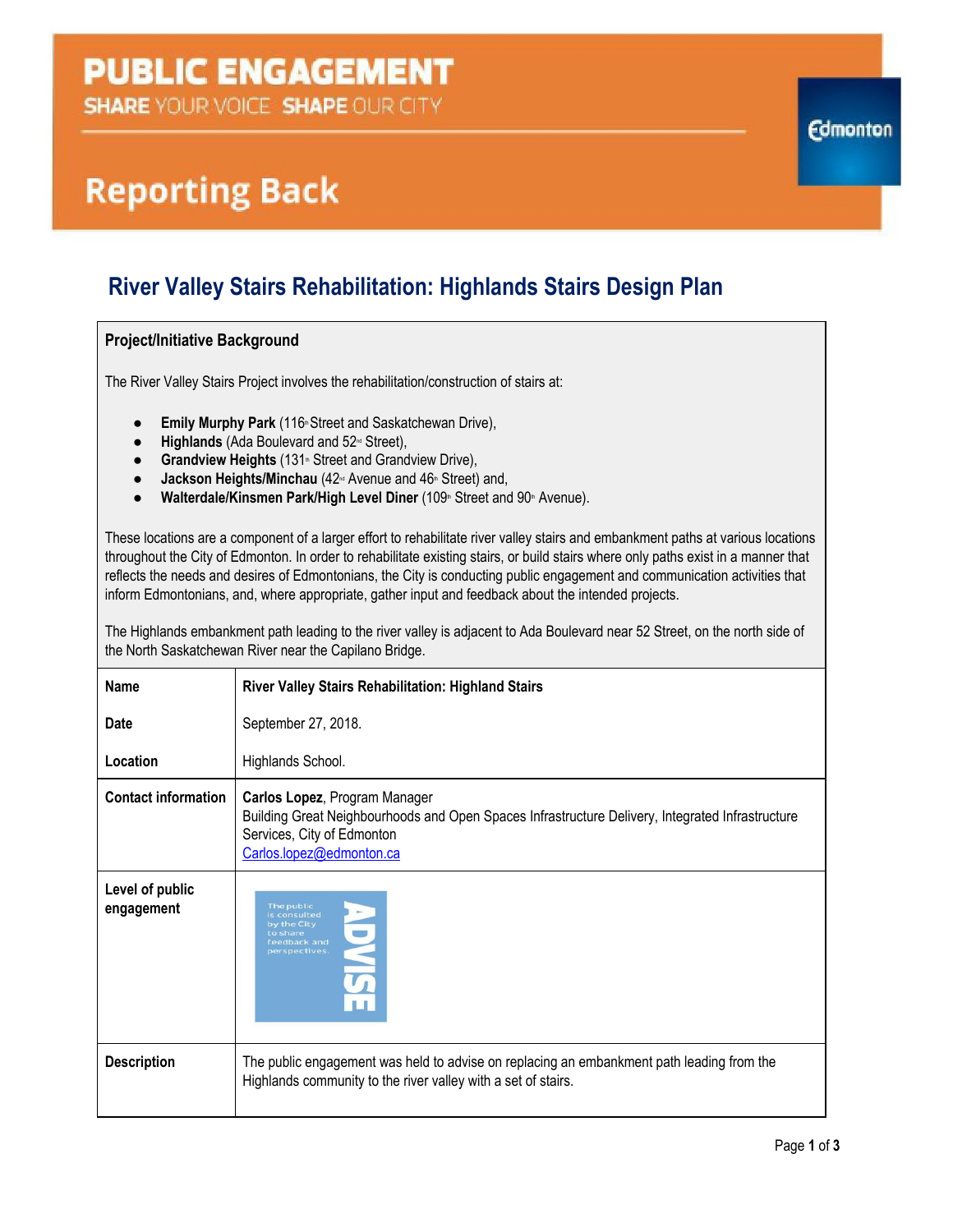#### **1. Executive Summary**

The Highlands embankment path leading to and from the river valley is steep. Users of the trail have difficulty traversing it due to the grade and lack of handrails. Several informal paths have also developed in this area as users have sought alternative ways to reach the lower trails. A design plan to replace the path with stairs was developed and discussed at a public engagement event. This was held in conjunction with a broader information session hosted by the City on neighbourhood renewal in Highlands.

#### **Audiences**

- 1. Stairs, parks and river valley users.
- 2. Highland community residents and neighbourhood businesses such as the Highlands Golf Club.
- 3. Other Edmontonians who may use the stairs now or at some future point.

#### **Key findings**

Most of the participants were pleased to see that the existing path will be replaced with stairs. However, several people wanted to see accommodation for people on bicycles, by either providing a ramp or incorporated a bicycle trail into rehabilitation planning. There were only a few suggestions for specific design improvements.

#### **2. Engagement Techniques**

The public engagement event involved manned display boards showing design schematics and pictures of the existing path's condition. City and design consultants invited comment and input. Those attending the open house provided either verbal comment or posted written comments directly on the display boards.

#### **3. What Was Said?**

A total of 48 people provided a comment regarding the design plan. Verbatim input included:

- Stairs with a line of sight to the bridge is safer.
- Yes, great idea, love it, thumbs up, do it, looks good, fantastic, excellent, makes sense to me, awesome (30).
- Need lights (2).
- Include a multi-use path between the upper and lower stairs.
- Rehab the natural trail between Ada Boulevard and 110 Avenue.
- Tie in the multi-use path with the river bank granular trail.
- Don't change access to the bridge.
- Start the stairs on the trail where it starts getting steeper.
- Footing much improved.
- Do it with bike ramps.
- Fence line needs to be made much stronger so it can't be knocked out.
- How about a funicular?
- Need to accommodate a gravel cycling trail similar to the existing trail to preclude 'rogue' trail construction.
- How will you stop people from short-cutting?
- The area is unattractive. You will need a complete overhaul to get people to use it. I used to use area but stopped because it was in bad state.
- How are the dogs doing the stairs?
- Excellent to have stairs instead of an eroded trail.
- Engage the mountain biking community and trail associations to re-establish a mountain biking trail after the stairs.
- Need to get rid of poison ivy.
- Great for runners.
- First idea I have agreed with.
- Consider a food forest for the local community. There are many native varieties if that is a concern.
- Make it user friendlier than the breakneck trail we have now.